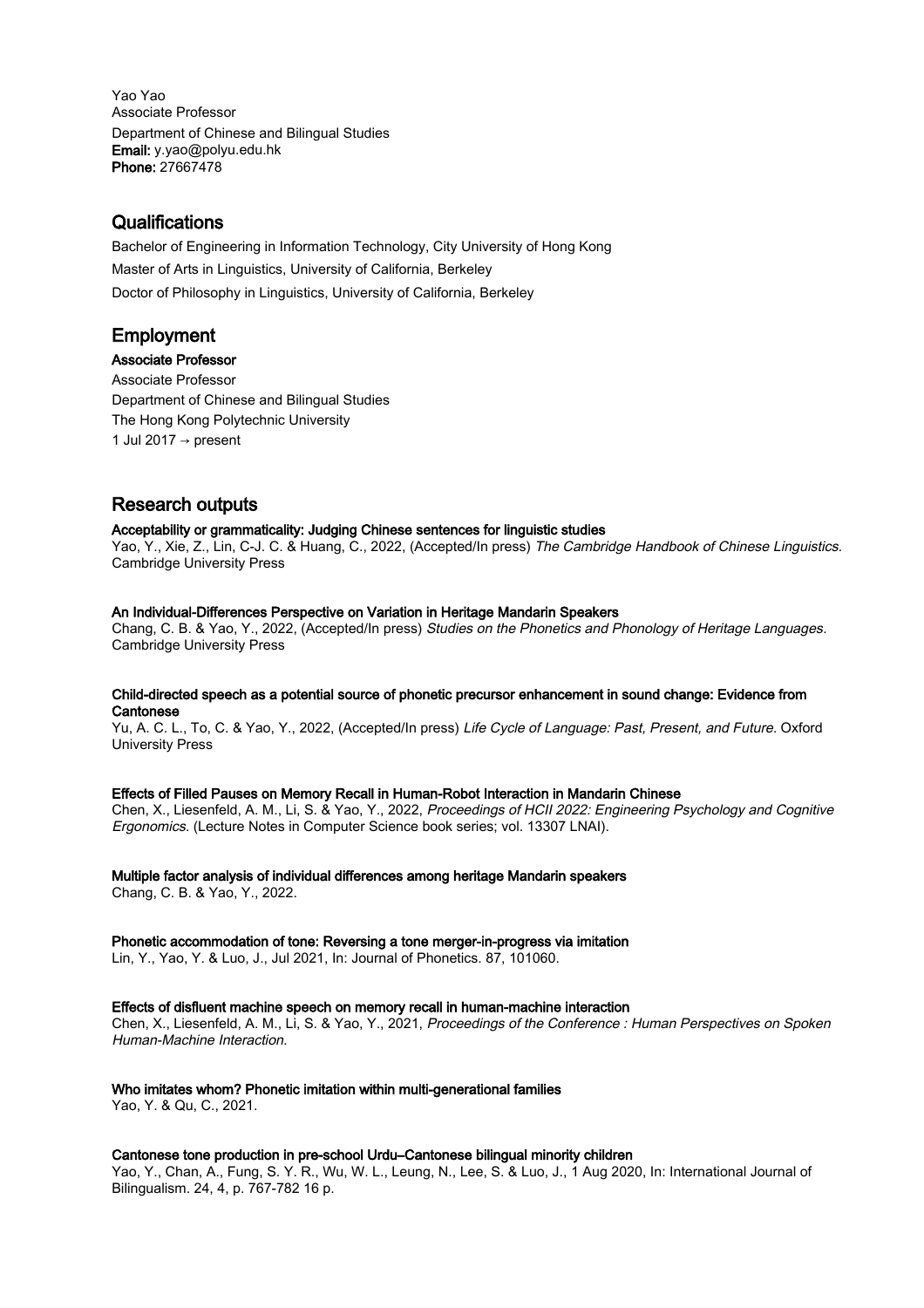## Effect of exposure on production and perception of ongoing level tone mergers in Hong Kong Cantonese

Lin, Y., Yao, Y. & Luo, J., Aug 2019, Proceedings of the 19th International Congress of Phonetic Sciences. p. 353-357

#### Production of neutral tone in Mandarin by heritage, native, and second language speakers

Yao, Y. & Chang, C. B., Aug 2019, Proceedings of the 19th International Congress of Phonetic Sciences. p. 2291-2295

#### The effect of morphological structure on semantic transparency ratings

Wang, S., Huang, C. R., Yao, Y. & Chan, A., 5 Apr 2019, In: Language and Linguistics. 20, 2, p. 225-255 31 p.

#### Chinese, food and menus

Yao, Y. & Su, Q., 1 Jan 2019, The Routledge Handbook of Chinese Applied Linguistics. Taylor and Francis - Balkema, p. 81-91 11 p.

# Multi-dimensional meanings of subjective adverbs - Case study of mandarin Chinese adverb pianpian

Zhou, M., Huang, C. R. & Yao, Y., 1 Jan 2019, p. 312-318. 7 p.

## NP weight effects in word order variation in Mandarin Chinese

Yao, Y., Dec 2018, In: Lingua sinica. 4, 5

## Changing against tone merging trends in community? the case of C. Y. Leung

Chen, Z., Yao, Y. & Yu, A. C. L., 2018, p. 107-114. 8 p.

## 评价副词与背景命题 -- "偏偏"的语义与句法特性

Shi, D., Zhou, M. & Yao, Y., Nov 2017, In: 外语教学与研究 (Foreign language teaching and research). 49, 6, p. 914-927

## Effects of linguistic experience on the perception of high-variability non-native tones

Chang, Y. H. S., Yao, Y. & Huang, B. H., 1 Feb 2017, In: Journal of the Acoustical Society of America. 141, 2, p. EL120- EL126

## Encoding emotion in Chinese: a database of Chinese emotion words with information of emotion type, intensity, and valence

Lin, J. & Yao, Y., Oct 2016, In: Lingua sinica.

#### On the cognitive basis of contact-induced sound change: Vowel merger reversal in Shanghainese

Yao, Y. & Chang, C. B., 1 Jun 2016, In: Language. 92, 2, p. 433-467 35 p.

#### Polarity of chinese emotion words: The construction of a polarity database based on singapore chinese speakers

Ng, C. L., Lin, J. & Yao, Y., 1 Jan 2016, Chinese Lexical Semantics - 17th Workshop, CLSW 2016, Revised Selected Papers. Springer Verlag, p. 110-119 10 p. (Lecture Notes in Computer Science (including subseries Lecture Notes in Artificial Intelligence and Lecture Notes in Bioinformatics); vol. 10085 LNAI).

#### Crowdsourcing, word segmentation, and semantic transparency : a new empirical approach to Chinese linguistics Huang, C., Wang, S., Yao, Y. & Chan, W. S. A., 2016.

The effects of phonological neighborhoods on pronunciation variation in conversational speech Yao, Y. & Sharma, B., 2016, Proceedings of the Linguistic Society of America. Vol. 2.

# Toward an understanding of heritage prosody: Acoustic and perceptual properties of tone produced by heritage, native, and second language speakers of Mandarin

Chang, C. B. & Yao, Y., 2016, In: Heritage Language Journal. 13, 2, p. 134-160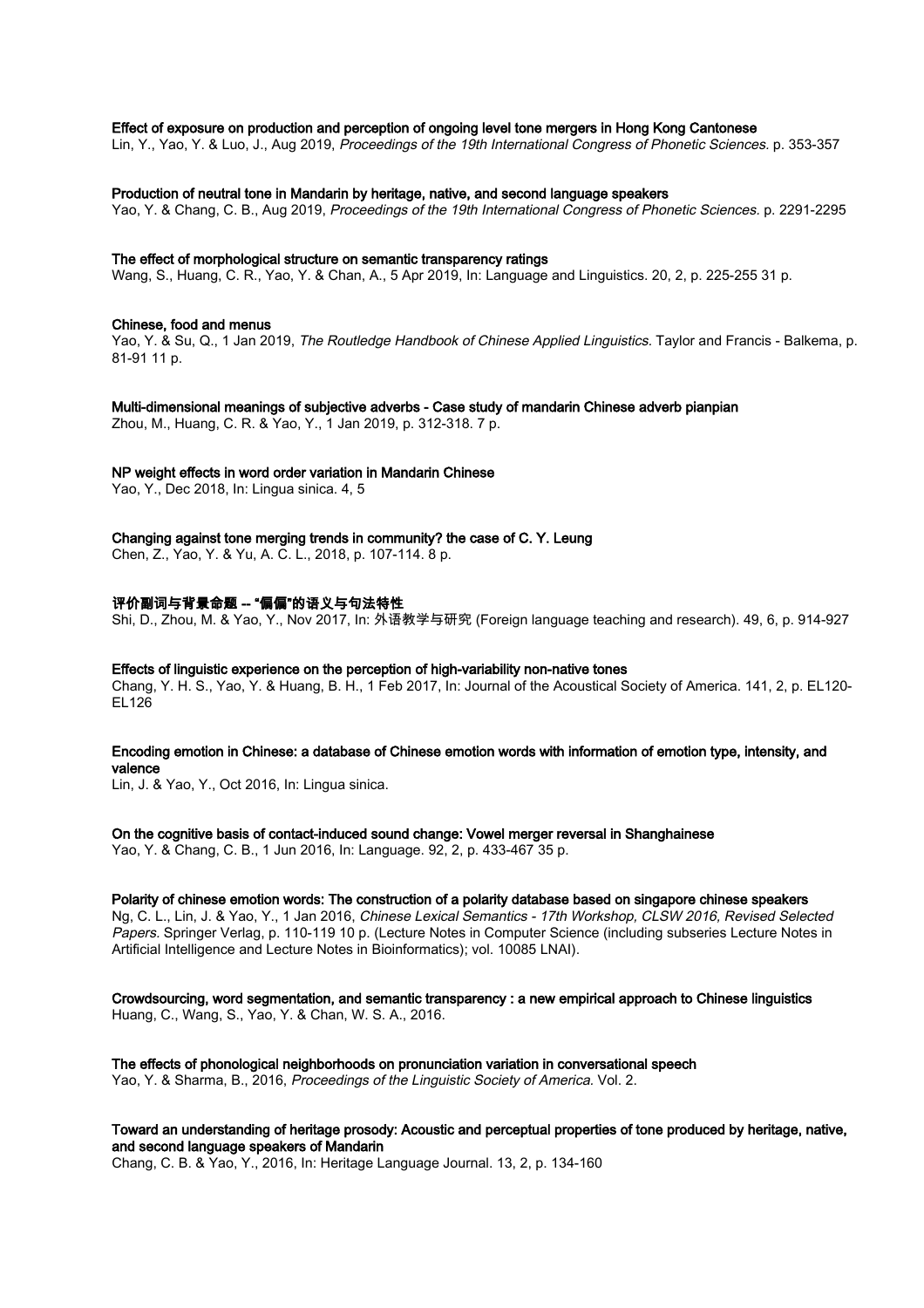# 汉语情感词的极性:基于新加坡华语使用者的情感词极性词库

Ng, C. L., Lin, J. & Yao, Y., 2016.

# Corpus Linguistics

Huang, C. R. & Yao, Y., 26 Mar 2015, International Encyclopedia of the Social & Behavioral Sciences: Second Edition. Elsevier Inc., p. 949-953 5 p.

# Mechanical Turk-based experiment vs laboratory-based experiment: A case study on the comparison of semantic transparency rating data

Wang, S., Huang, C., Yao, Y. & Chan, W. S. A., 1 Jan 2015, 29th Pacific Asia Conference on Language, Information and Computation, PACLIC 2015. Shanghai Jiao Tong University, p. 53-62 10 p.

# A review of corpus-based statistical models of language variation

Yao, Y., 2015, p. 11-15. 5 p.

#### Background proposition and its trigger - The case of genbenin affirmative sentences

Yao, Y. & Shi, D., 2015, In: 外语教学与研究 (Foreign language teaching and research). 47, 5, p. 709-720 12 p.

# Corpus linguistics

Huang, C. & Yao, Y., 2015, International encyclopedia of the social & behavioral sciences. Elsevier, p. 949-953 5 p.

## Create a manual chinese word segmentation dataset using crowdsourcing method

Wang, S., Huang, C. R., Yao, Y. & Chan, A., 2015, Proceedings of the 8th SIGHAN Workshop on Chinese Language Processing, SIGHAN 2015 - co-located with 53rd Annual Meeting of the Association for Computational Linguistics and the 7th International Joint Conference on Natural Language Processing, ACL IJCNLP 2015. Yu, L-C., Sui, Z., Zhang, Y. & Ng, V. (eds.). Association for Computational Linguistics (ACL), p. 7-14 8 p. (Proceedings of the 8th SIGHAN Workshop on Chinese Language Processing, SIGHAN 2015 - co-located with 53rd Annual Meeting of the Association for Computational Linguistics and the 7th International Joint Conference on Natural Language Processing, ACL IJCNLP 2015).

# Create a manual Chinese word segmentation dataset using crowdsourcing method

Wang, S., Huang, C., Yao, Y. & Chan, W. S. A., 2015, Proceedings of the Eighth SIGHAN Workshop on Chinese Language (SIGHAN-8). Association for Computational Linguistics (ACL)

# Crowdsourced manual Chinese word segmentation dataset wordSegCHC and the measurement of word intuition

Wang, S., Huang, C., Yao, Y. & Chan, W. S. A., 2015.

# Encoding emotion in Chinese : category and intensity of Chinese emotion words

Lin, J. & Yao, Y., 2015.

# Perceptual confusability of Mandarin sounds, tones and syllables

Sharma, B., Liu, C. & Yao, Y., 2015.

# Semantic transparency and the semantic head effect of Chinese disyllabic compounds

Wang, S., Huang, C., Yao, Y. & Chan, W. S. A., 2015.

# Toward a scary comparative corpus : the werewolf spoken corpus

Prévot, L., Yao, Y., Gingold, A., Bel, B. & Chan, K. Y. J., 2015, In: Proceedings (SemDial). p. 204-205 2 p.

# Categorization and intensity of Chinese emotion words

Lin, J. & Yao, Y., Jun 2014.

# Categorization and intensity of chinese emotion words

Lin, J. & Yao, Y., 1 Jan 2014, Chinese Lexical Semantics - 15th Workshop, CLSW 2014, Revised Selected Papers. Springer Verlag, p. 181-190 10 p. (Lecture Notes in Computer Science (including subseries Lecture Notes in Artificial Intelligence and Lecture Notes in Bioinformatics); vol. 8922).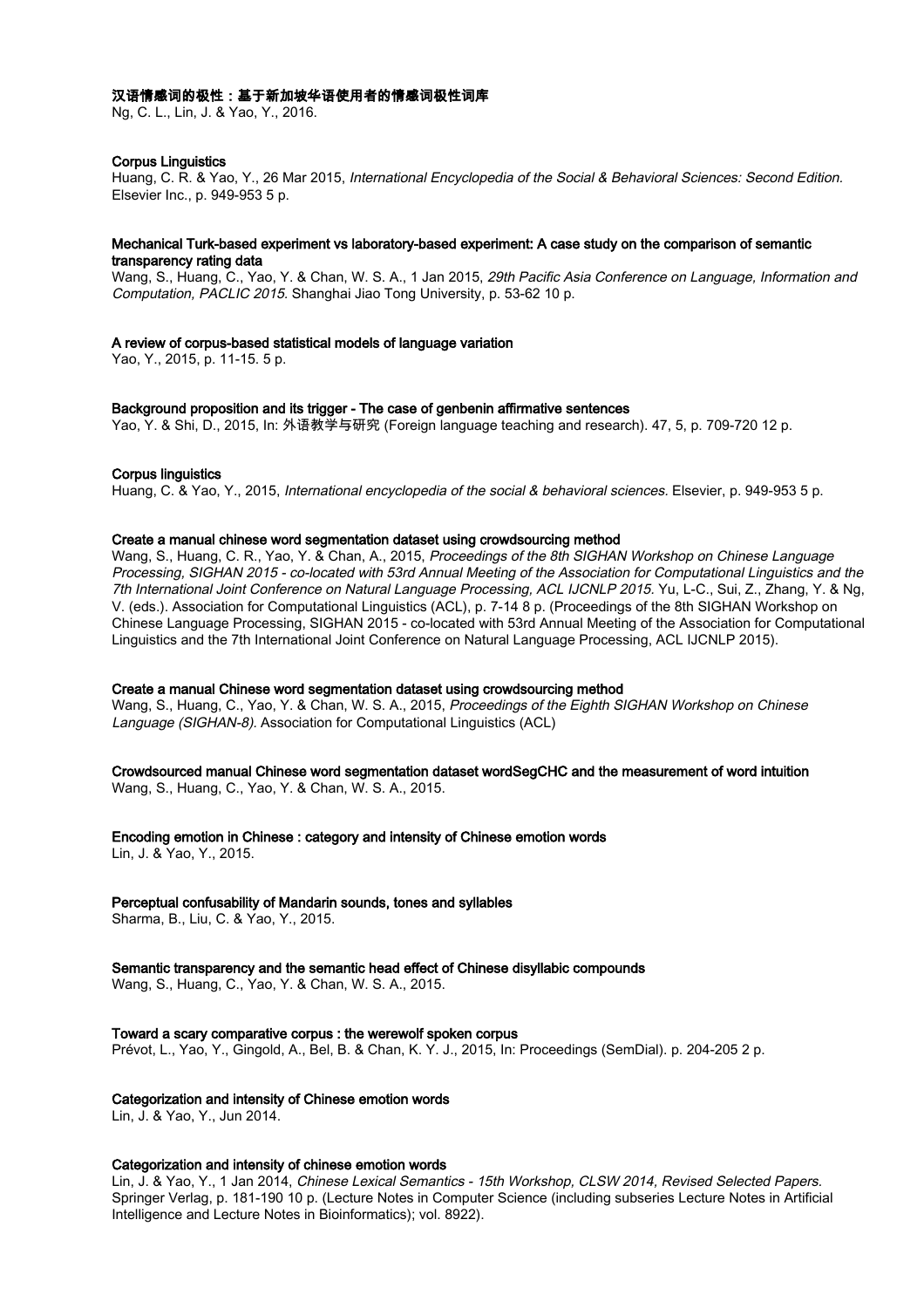# Predicting the use of BA construction in Mandarin Chinese discourse: A modeling study with two verbs

Yao, Y., 1 Jan 2014, Proceedings of the 28th Pacific Asia Conference on Language, Information and Computation, PACLIC 2014. Faculty of Pharmaceutical Sciences, Chulalongkorn University, p. 561-567 7 p.

## Building a Semantic Transparency Dataset of Chinese Nominal Compounds: A Practice of Crowdsourcing Methodology

Wang, S., Huang, C. R., Yao, Y. & Chan, A., 2014, Proceedings of the Workshop on Lexical and Grammatical Resources for Language Processing, LG-LP 2014 - in conjunction with 25th International Conference on Computational Linguistics, COLING 2014. Baptista, J., Bhattacharyya, P., Fellbaum, C., Forcada, M., Huang, C-R., Koeva, S., Krstev, C. & Laporte, E. (eds.). Association for Computational Linguistics (ACL), p. 147-156 10 p. (Proceedings of the Workshop on Lexical and Grammatical Resources for Language Processing, LG-LP 2014 - in conjunction with 25th International Conference on Computational Linguistics, COLING 2014).

Building a semantic transparency dataset of Chinese nominal compounds : a practice of crowdsourcing methodolog Wang, S., Huang, C., Yao, Y. & Lee, Y. M., 2014.

#### Exploring Mental Lexicon in an Efficient and Economic Way: Crowdsourcing Method for Linguistic Experiments

Wang, S., Huang, C. R., Yao, Y. & Chan, A., 2014, Proceedings of the 4th Workshop on Cognitive Aspects of the Lexicon, CogALex 2014 at the 25th International Conference on Computational Linguistics, COLING 2014. Zock, M., Rapp, R., Rapp, R. & Huang, C-R. (eds.). Association for Computational Linguistics (ACL), p. 105-113 9 p. (Proceedings of the 4th Workshop on Cognitive Aspects of the Lexicon, CogALex 2014 at the 25th International Conference on Computational Linguistics, COLING 2014).

Exploring mental lexicon in an efficient and economic way : crowdsourcing for linguistic experiments

Wang, S., Huang, C., Yao, Y. & Chan, W. S. A., 2014.

Lexicalized emotion? Tonal patterns of emotion words in Mandarin Chinese Yao, Y., Lin, J. & Huang, C., Jun 2013.

#### Lexicalized emotion? - tonal patterns of emotion words in Chinese

Yao, Y., Lin, J. & Huang, C., 2013.

Why reduce? Phonological neighborhood density and phonetic reduction in spontaneous speech Gahl, S., Yao, Y. & Johnson, K., 1 May 2012, In: Journal of Memory and Language. 66, 4, p. 789-806 18 p.

An experimental investigation of contact-induced sound change in shanghainese

Yao, Y. & Chang, C. B., 2012.

Dividing after uniting? An investigation of an ongoing vowel split in Shanghainese Yao, Y., 2012.

Reversal of a merger via cross-language influence : the case of shanghainese and Mandarin Yao, Y. & Chang, C. B., 2012.

#### Production of phonetic and phonological contrast by heritage speakers of Mandarin

Chang, C. B., Yao, Y., Haynes, E. F. & Rhodes, R., 1 Jun 2011, In: Journal of the Acoustical Society of America. 129, 6, p. 3964-3980 17 p.

# Saying the unsaid : Two presupposition triggers in Chinese

Shi, D. & Yao, Y., 2011.

# 汉语与格结构的句法变异

Yao, Y., 2011.